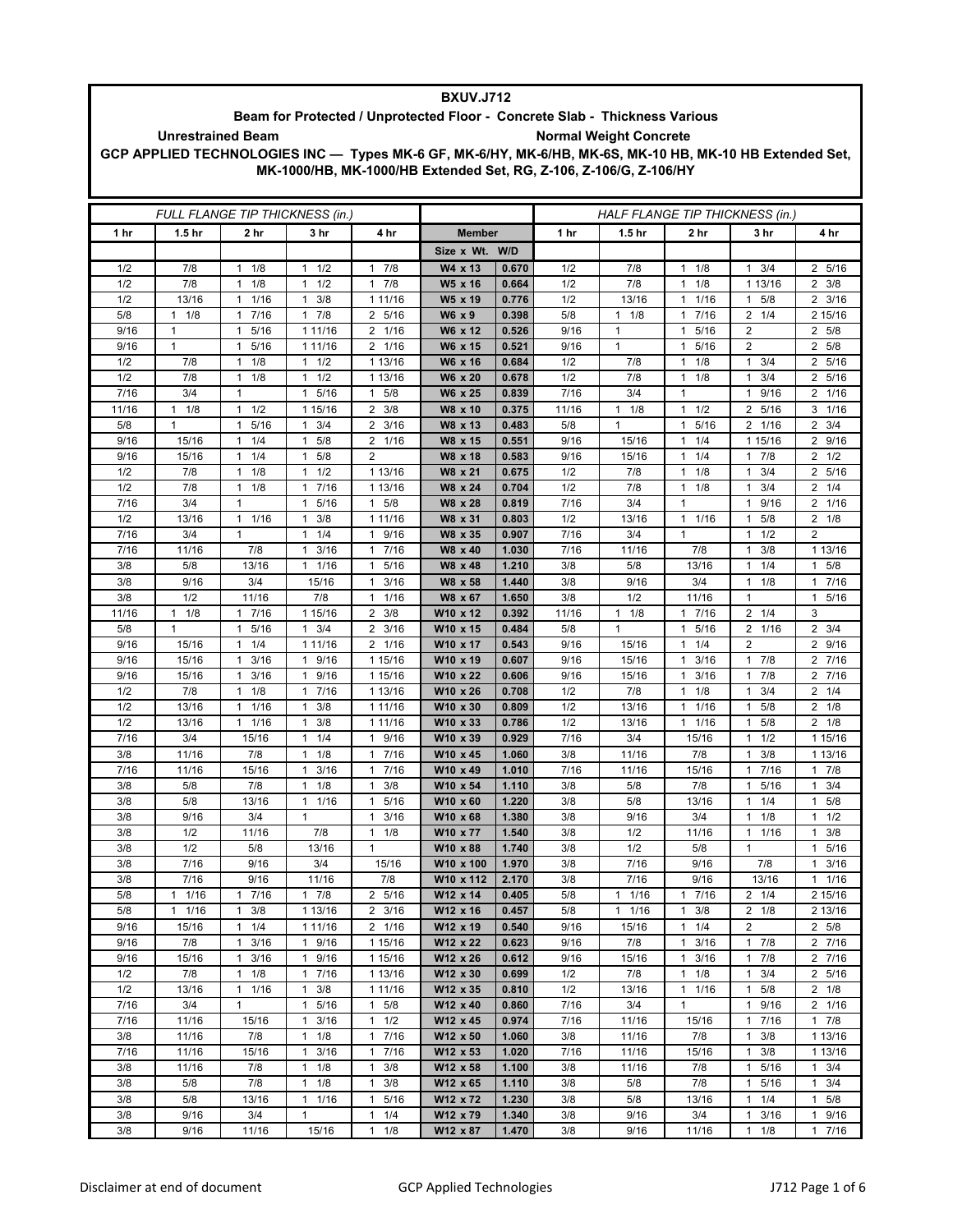| FULL FLANGE TIP THICKNESS (in.) |                   |                        |                                   |                                              | HALF FLANGE TIP THICKNESS (in.) |                |             |                   |                                   |                                     |                            |
|---------------------------------|-------------------|------------------------|-----------------------------------|----------------------------------------------|---------------------------------|----------------|-------------|-------------------|-----------------------------------|-------------------------------------|----------------------------|
| 1 hr                            | 1.5 <sub>hr</sub> | 2 <sub>hr</sub>        | 3 <sub>hr</sub>                   | 4 hr                                         | <b>Member</b>                   |                | 1 hr        | 1.5 <sub>hr</sub> | 2 <sub>hr</sub>                   | 3 hr                                | 4 hr                       |
|                                 |                   |                        |                                   |                                              | Size x Wt. W/D                  |                |             |                   |                                   |                                     |                            |
| 3/8                             | 1/2               | 11/16                  | 7/8                               | 1/16<br>1                                    | W12 x 96                        | 1.610          | 3/8         | 1/2               | 11/16                             | $1 \t1/16$                          | $1 \t3/8$                  |
| 3/8                             | 1/2               | 5/8                    | 13/16                             | $\mathbf{1}$                                 | W12 x 106                       | 1.770          | 3/8         | 1/2               | 5/8                               | 15/16                               | $1 \t1/4$                  |
| 3/8<br>3/8                      | 7/16<br>7/16      | 9/16<br>9/16           | 3/4<br>11/16                      | 15/16<br>7/8                                 | W12 x 120<br>W12 x 136          | 1.990<br>2.230 | 3/8<br>3/8  | 7/16<br>7/16      | 9/16<br>9/16                      | 7/8<br>13/16                        | $1 \t3/16$<br>$1 \t1/16$   |
| 3/8                             | 3/8               | 1/2                    | 5/8                               | 13/16                                        | W12 x 152                       | 2.450          | 3/8         | 3/8               | 1/2                               | 3/4                                 | $\mathbf{1}$               |
| 3/8                             | 3/8               | 7/16                   | 9/16                              | 3/4                                          | W12 x 170                       | 2.720          | 3/8         | 3/8               | 7/16                              | 11/16                               | 15/16                      |
| 3/8                             | 3/8               | 7/16                   | 9/16                              | 11/16                                        | W12 x 190                       | 3.000          | 3/8         | 3/8               | 7/16                              | 5/8                                 | 7/8                        |
| 3/8                             | 3/8               | 3/8                    | 1/2                               | 5/8                                          | W12 x 210                       | 3.270          | 3/8         | 3/8               | 3/8                               | 5/8                                 | 13/16                      |
| 3/8                             | 3/8               | 3/8                    | 1/2                               | 9/16                                         | W12 x 230                       | 3.550          | 3/8         | 3/8               | 3/8                               | 9/16                                | 3/4                        |
| 3/8                             | 3/8               | 3/8                    | 7/16                              | 9/16                                         | W12 x 252                       | 3.840          | 3/8         | 3/8               | 3/8                               | 1/2                                 | 11/16                      |
| 3/8                             | 3/8               | 3/8                    | 7/16                              | 1/2                                          | W12 x 279                       | 4.190          | 3/8         | 3/8               | 3/8                               | 1/2                                 | 5/8                        |
| 3/8<br>3/8                      | 3/8<br>3/8        | 3/8<br>3/8             | 3/8<br>3/8                        | 1/2<br>7/16                                  | W12 x 305                       | 4.490<br>4.850 | 3/8<br>3/8  | 3/8<br>3/8        | 3/8<br>3/8                        | 7/16<br>7/16                        | 5/8<br>9/16                |
| 9/16                            | $\mathbf{1}$      | 5/16<br>$\mathbf{1}$   | 1 11/16                           | 2 1/16                                       | W12 x 336<br>W14 x 22           | 0.534          | 9/16        | $\mathbf{1}$      | 5/16<br>$\mathbf{1}$              | 2                                   | 2 5/8                      |
| 9/16                            | 7/8               | 3/16<br>1              | 1 9/16                            | 1 15/16                                      | W14 x 26                        | 0.628          | 9/16        | 7/8               | 3/16<br>$\mathbf{1}$              | 1 13/16                             | 2 7/16                     |
| 1/2                             | 7/8               | 3/16<br>1              | $1 \t1/2$                         | 7/8<br>$\mathbf{1}$                          | W14 x 30                        | 0.644          | 1/2         | 7/8               | 3/16<br>$\mathbf{1}$              | 1 13/16                             | $2 \frac{3}{8}$            |
| 1/2                             | 13/16             | 1/8<br>1               | 7/16<br>$\mathbf{1}$              | 3/4<br>$\mathbf{1}$                          | W14 x 34                        | 0.725          | 1/2         | 13/16             | 1/8<br>$\mathbf{1}$               | 1 11/16                             | $2 \t1/4$                  |
| 1/2                             | 13/16             | $1 \t1/16$             | $1 \t3/8$                         | 1 1 1/16                                     | W14 x 38                        | 0.809          | 1/2         | 13/16             | $1 \t1/16$                        | $1 \t5/8$                           | $2 \t1/8$                  |
| 7/16                            | 3/4               | 1                      | 5/16<br>$\mathbf{1}$              | 5/8<br>1                                     | W14 x 43                        | 0.874          | 7/16        | 3/4               | $\mathbf{1}$                      | 1 9/16                              | 2                          |
| 7/16                            | 11/16             | 15/16                  | 3/16<br>1                         | 1/2<br>$\mathbf{1}$                          | W14 x 48                        | 0.970          | 7/16        | 11/16             | 15/16                             | 7/16<br>1                           | 17/8                       |
| 3/8                             | 11/16             | 7/8                    | $1 \t1/8$                         | 7/16<br>$\mathbf{1}$                         | W14 x 53                        | 1.060          | 3/8         | 11/16             | 7/8                               | 3/8<br>1                            | 1 13/16                    |
| 3/8<br>3/8                      | 11/16             | 7/8                    | $1 \t1/8$<br>1/16<br>1            | 3/8<br>1<br>1                                | W14 x 61                        | 1.100          | 3/8         | 11/16             | 7/8                               | 1 5/16                              | $1 \t3/4$<br>1             |
| 3/8                             | 5/8<br>9/16       | 13/16<br>3/4           | $\mathbf{1}$                      | 5/16<br>1/4<br>$\mathbf{1}$                  | W14 x 68<br>W14 x 74            | 1.220<br>1.320 | 3/8<br>3/8  | 5/8<br>9/16       | 13/16<br>3/4                      | 1/4<br>3/16<br>1                    | 5/8<br>1 9/16              |
| 3/8                             | 9/16              | 3/4                    | 15/16                             | 1/8<br>1                                     | W14 x 82                        | 1.450          | 3/8         | 9/16              | 3/4                               | $1 \t1/8$                           | 17/16                      |
| 3/8                             | 9/16              | 3/4                    | 1                                 | 1/4<br>$\mathbf{1}$                          | W14 x 90                        | 1.310          | 3/8         | 9/16              | 3/4                               | 3/16                                | 1 9/16                     |
| 3/8                             | 9/16              | 3/4                    | 15/16                             | 3/16<br>$\mathbf{1}$                         | W14 x 99                        | 1.430          | 3/8         | 9/16              | 3/4                               | 1/8<br>1                            | $1 \t1/2$                  |
| 3/8                             | 1/2               | 11/16                  | 7/8                               | 1/8<br>$\mathbf{1}$                          | W14 x 109                       | 1.570          | 3/8         | 1/2               | 11/16                             | 11/16                               | $1 \t3/8$                  |
| 3/8                             | 1/2               | 5/8                    | 13/16                             | $\mathbf{1}$                                 | W14 x 120                       | 1.710          | 3/8         | 1/2               | 5/8                               | 1                                   | 5/16<br>1                  |
| 3/8                             | 7/16              | 5/8                    | 3/4                               | 15/16                                        | W14 x 132                       | 1.890          | 3/8         | 7/16              | 5/8                               | 15/16                               | $1 \t3/16$                 |
| 3/8                             | 7/16              | 9/16                   | 3/4                               | 15/16                                        | W14 x 145                       | 1.990          | 3/8         | 7/16              | 9/16                              | 7/8                                 | $1 \t3/16$                 |
| 3/8<br>3/8                      | 7/16<br>3/8       | 9/16<br>1/2            | 11/16<br>5/8                      | 7/8<br>13/16                                 | W14 x 159<br>W14 x 176          | 2.160<br>2.380 | 3/8<br>3/8  | 7/16<br>3/8       | 9/16<br>1/2                       | 13/16<br>3/4                        | $1 \t1/16$<br>$\mathbf{1}$ |
| 3/8                             | 3/8               | 1/2                    | 5/8                               | 3/4                                          | W14 x 193                       | 2.600          | 3/8         | 3/8               | 1/2                               | 3/4                                 | 15/16                      |
| 3/8                             | 3/8               | 7/16                   | 9/16                              | 11/16                                        | W14 x 211                       | 2.810          | 3/8         | 3/8               | 7/16                              | 11/16                               | 7/8                        |
| 3/8                             | 3/8               | 7/16                   | 9/16                              | 11/16                                        | W14 x 233                       | 3.080          | 3/8         | 3/8               | 7/16                              | 5/8                                 | 13/16                      |
| 3/8                             | 3/8               | 3/8                    | 1/2                               | 5/8                                          | W14 x 257                       | 3.360          | 3/8         | 3/8               | 3/8                               | 9/16                                | 3/4                        |
| 3/8                             | 3/8               | 3/8                    | 7/16                              | 9/16                                         | W14 x 283                       | 3.660          | 3/8         | 3/8               | 3/8                               | 9/16                                | 11/16                      |
| 3/8                             | 3/8               | 3/8                    | 7/16                              | 9/16                                         | W14 x 311                       | 3.980          | 3/8         | 3/8               | 3/8                               | 1/2                                 | 11/16                      |
| 3/8                             | 3/8               | 3/8                    | 7/16                              | 1/2                                          | W14 x 342                       | 4.320          | 3/8         | 3/8               | 3/8                               | 1/2                                 | 5/8                        |
| 3/8<br>3/8                      | 3/8<br>3/8        | 3/8<br>3/8             | 3/8<br>3/8                        | 1/2<br>7/16                                  | W14 x 370<br>W14 x 398          | 4.630<br>4.930 | 3/8<br>3/8  | 3/8<br>3/8        | 3/8<br>3/8                        | 7/16<br>7/16                        | 9/16<br>9/16               |
| 3/8                             | 3/8               | 3/8                    | 3/8                               | 7/16                                         | W14 x 426                       | 5.210          | 3/8         | 3/8               | 3/8                               | 7/16                                | 9/16                       |
| 3/8                             | 3/8               | 3/8                    | 3/8                               | 7/16                                         | W14 x 455                       | 5.530          | 3/8         | 3/8               | 3/8                               | 3/8                                 | 1/2                        |
| 3/8                             | 3/8               | 3/8                    | 3/8                               | 3/8                                          | W14 x 500                       | 5.950          | 3/8         | 3/8               | 3/8                               | 3/8                                 | 1/2                        |
| 3/8                             | 3/8               | 3/8                    | 3/8                               | 3/8                                          | W14 x 550                       | 6.430          | 3/8         | 3/8               | 3/8                               | 3/8                                 | 7/16                       |
| 3/8                             | 3/8               | 3/8                    | 3/8                               | 3/8                                          | W14 x 605                       | 6.960          | 3/8         | 3/8               | 3/8                               | 3/8                                 | 7/16                       |
| 3/8                             | 3/8               | 3/8                    | 3/8                               | 3/8                                          | W14 x 665                       | 7.490          | 3/8         | 3/8               | 3/8                               | 3/8                                 | 3/8                        |
| 3/8                             | 3/8               | 3/8                    | 3/8                               | 3/8                                          | W14 x 730                       | 8.080          | 3/8         | 3/8               | 3/8                               | 3/8                                 | 3/8                        |
| 9/16<br>1/2                     | 15/16<br>7/8      | $1 \t1/4$<br>3/16<br>1 | 5/8<br>$\overline{1}$<br>1/2<br>1 | $\overline{2}$<br>$1 \t7/8$                  | W16 x 26<br>W16 x 31            | 0.558<br>0.661 | 9/16<br>1/2 | 15/16<br>7/8      | $1 \t1/4$<br>3/16<br>$\mathbf{1}$ | 1 15/16<br>1 13/16                  | 2 9/16<br>$2 \frac{3}{8}$  |
| 1/2                             | 7/8               | 1/8<br>1               | 17/16                             | 1 13/16                                      | W16 x 36                        | 0.702          | 1/2         | 7/8               | $\mathbf{1}$<br>1/8               | $1 \t3/4$                           | $2 \t1/4$                  |
| 1/2                             | 13/16             | 11/16                  | $1 \t3/8$                         | 1 11/16                                      | W16 x 40                        | 0.780          | 1/2         | 13/16             | 1/16<br>$\mathbf{1}$              | $1 \t5/8$                           | $2 \t1/8$                  |
| 7/16                            | 3/4               | 1                      | 5/16<br>$\mathbf{1}$              | 5/8<br>1                                     | W16 x 45                        | 0.870          | 7/16        | 3/4               | $\mathbf{1}$                      | 9/16<br>1                           | $\overline{2}$             |
| 7/16                            | 11/16             | 15/16                  | 1/4<br>$\mathbf{1}$               | $\mathbf{1}$<br>1/2                          | W16 x 50                        | 0.962          | 7/16        | 11/16             | 15/16                             | 7/16<br>1                           | 17/8                       |
| 3/8                             | 11/16             | 7/8                    | $\mathbf{1}$<br>1/8               | $\mathbf{1}$<br>3/8                          | W16 x 57                        | 1.090          | 3/8         | 11/16             | 7/8                               | 5/16<br>1                           | $1 \t3/4$                  |
| 3/8                             | 11/16             | 7/8                    | $1 \t1/8$                         | 3/8<br>$\mathbf{1}$                          | W16 x 67                        | 1.090          | 3/8         | 11/16             | 7/8                               | 5/16<br>$\mathbf{1}$                | $1 \t3/4$                  |
| 3/8                             | 5/8               | 13/16                  | 11/16                             | 1/4<br>$\mathbf{1}$                          | W16 x 77                        | 1.250          | 3/8         | 5/8               | 13/16                             | 1/4<br>1                            | 1 5/8                      |
| 3/8<br>3/8                      | 9/16<br>1/2       | 3/4<br>11/16           | 15/16<br>7/8                      | 3/16<br>$\mathbf{1}$<br>1/16<br>$\mathbf{1}$ | W16 x 89<br>W16 x 100           | 1.430<br>1.590 | 3/8<br>3/8  | 9/16<br>1/2       | 3/4<br>11/16                      | $1 \t1/8$<br>$1/16$<br>$\mathbf{1}$ | $1 \t1/2$<br>$1 \t3/8$     |
| 1/2                             | 7/8               | $1 \t1/8$              | 1/2<br>$\mathbf{1}$               | 7/8<br>$\mathbf{1}$                          | W18 x 35                        | 0.672          | 1/2         | 7/8               | 1/8<br>$\mathbf{1}$               | 3/4<br>1                            | 2 5/16                     |
| 1/2                             | 13/16             | 1<br>1/16              | 3/8<br>1                          | 1 11/16                                      | W18 x 40                        | 0.768          | 1/2         | 13/16             | $\mathbf{1}$<br>1/16              | 5/8                                 | $2 \frac{3}{16}$           |
| 7/16                            | 3/4               | 1                      | 5/16<br>$\mathbf{1}$              | 9/16<br>1                                    | W18 x 46                        | 0.876          | 7/16        | 3/4               | $\mathbf{1}$                      | 9/16<br>1                           | $\overline{2}$             |
| 7/16                            | 3/4               | $\mathbf{1}$           | 5/16<br>$\mathbf{1}$              | 9/16<br>$\mathbf{1}$                         | W18 x 50                        | 0.880          | 7/16        | 3/4               | $\mathbf{1}$                      | 1/2<br>$\mathbf{1}$                 | $\overline{2}$             |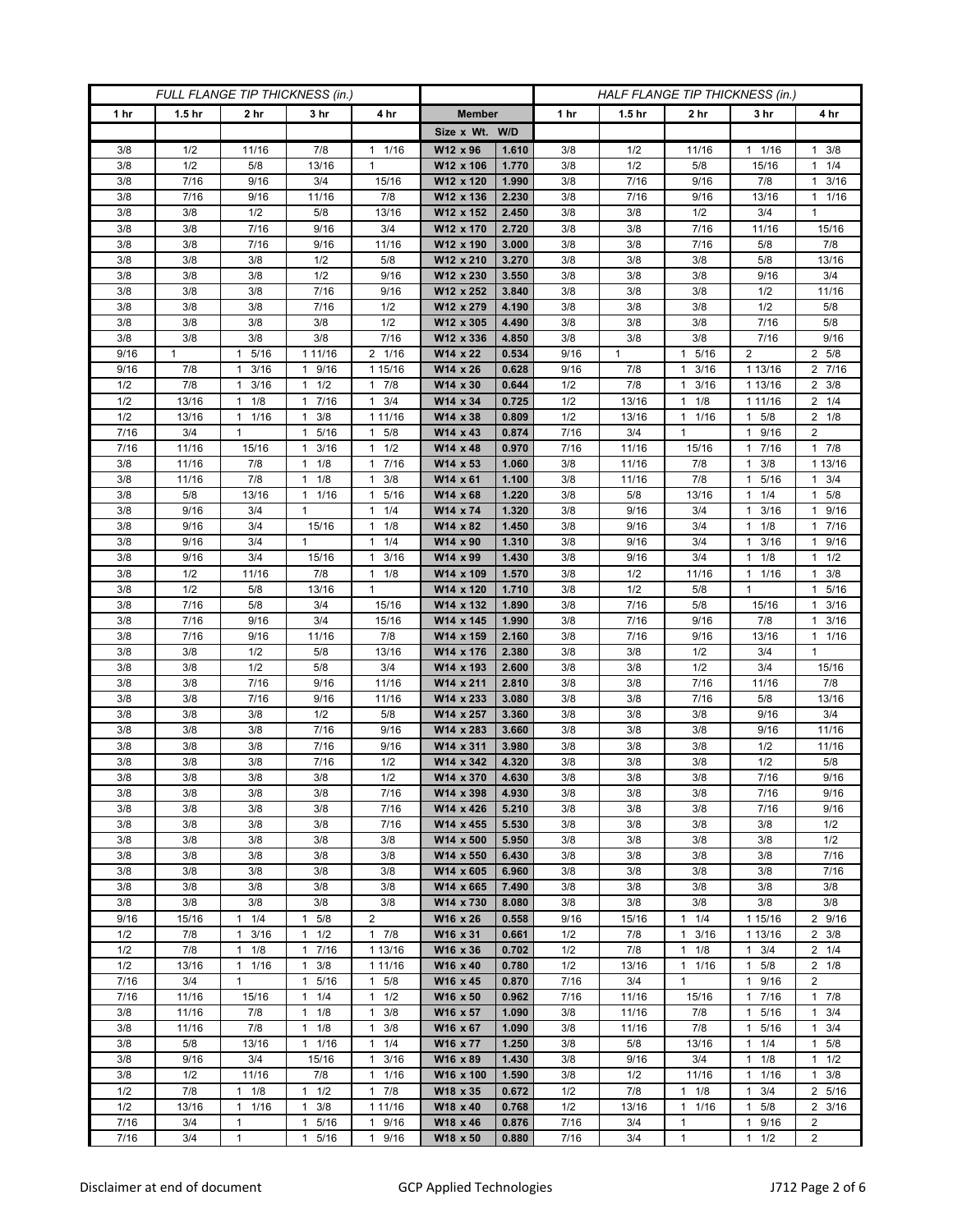| FULL FLANGE TIP THICKNESS (in.) |                   |                      |                        |                                             | HALF FLANGE TIP THICKNESS (in.) |                |              |                   |                |                       |                      |
|---------------------------------|-------------------|----------------------|------------------------|---------------------------------------------|---------------------------------|----------------|--------------|-------------------|----------------|-----------------------|----------------------|
| 1 hr                            | 1.5 <sub>hr</sub> | 2 hr                 | 3 hr                   | 4 hr                                        | <b>Member</b>                   |                | 1 hr         | 1.5 <sub>hr</sub> | 2 hr           | 3 hr                  | 4 hr                 |
|                                 |                   |                      |                        |                                             | Size x Wt. W/D                  |                |              |                   |                |                       |                      |
| 7/16                            | 11/16             | 15/16                | $1 \t1/4$              | 1/2<br>$\mathbf{1}$                         | W18 x 55                        | 0.963          | 7/16         | 11/16             | 15/16          | 17/16                 | 17/8                 |
| 7/16                            | 11/16             | 7/8                  | 3/16<br>1              | 7/16<br>1                                   | W18 x 60                        | 1.040          | 7/16         | 11/16             | 7/8            | 3/8<br>1              | 1 13/16              |
| 3/8                             | 5/8               | 7/8                  | 1/8<br>1               | 3/8<br>1                                    | W18 x 65                        | 1.130          | 3/8          | 5/8               | 7/8            | 5/16                  | $1 \t3/4$            |
| 3/8                             | 5/8               | 13/16                | 1/16<br>1              | 5/16<br>$\mathbf{1}$                        | W18 x 71                        | 1.220          | 3/8          | 5/8               | 13/16          | 1/4<br>1              | 1 5/8                |
| 3/8                             | 5/8               | 7/8                  | 1/8<br>$\mathbf{1}$    | 3/8<br>$\mathbf{1}$                         | W18 x 76                        | 1.130          | 3/8          | 5/8               | 7/8            | 5/16<br>1             | $1 \t3/4$            |
| 3/8                             | 5/8               | 13/16                | 1                      | 1/4<br>1                                    | W18 x 86                        | 1.270          | 3/8          | 5/8               | 13/16          | 3/16                  | $1 \t5/8$            |
| 3/8                             | 9/16              | 3/4                  | 15/16                  | 3/16<br>1                                   | W18 x 97                        | 1.420          | 3/8          | 9/16              | 3/4            | 1/8<br>1              | $1 \t1/2$            |
| 3/8                             | 1/2               | 11/16                | 7/8                    | 1/8<br>$\mathbf{1}$                         | W18 x 106                       | 1.550          | 3/8          | 1/2               | 11/16          | 1 1/16                | $1 \t3/8$            |
| 3/8                             | 1/2               | 5/8                  | 13/16                  | 1                                           | W18 x 119                       | 1.720          | 3/8          | 1/2               | 5/8            | 1                     | 5/16<br>$\mathbf{1}$ |
| 1/2                             | 13/16             | $\mathbf{1}$<br>1/16 | 7/16<br>$\mathbf{1}$   | 3/4<br>$\mathbf{1}$                         | W21 x 44                        | 0.746          | 1/2          | 13/16             | $1 \t1/16$     | 1 1 1 / 16            | $2 \frac{3}{16}$     |
| 7/16                            | 3/4               | $\mathbf{1}$         | 5/16<br>$\mathbf{1}$   | 5/8<br>$\mathbf{1}$                         | W21 x 50                        | 0.838          | 7/16         | 3/4               | $\mathbf{1}$   | 9/16<br>$\mathbf{1}$  | 2 1/16               |
| 7/16                            | 11/16             | 15/16                | 1/4<br>$\mathbf{1}$    | 1/2<br>$\mathbf{1}$                         | W21 x 57                        | 0.952          | 7/16         | 11/16             | 15/16          | 7/16<br>1             | 1 15/16              |
| 7/16                            | 11/16             | 15/16                | 1/4<br>1               | 1/2<br>$\mathbf{1}$                         | W21 x 62                        | 0.952          | 7/16         | 11/16             | 15/16          | 7/16<br>1             | 1 15/16              |
| 7/16                            | 11/16             | 7/8                  | 3/16<br>$\mathbf{1}$   | 7/16<br>$\mathbf{1}$                        | W21 x 68                        | 1.040          | 7/16         | 11/16             | 7/8            | 3/8<br>1              | 1 13/16              |
| 3/8                             | 5/8               | 7/8                  | $1 \t1/8$              | 3/8<br>1                                    | W21 x 73                        | 1.110          | 3/8          | 5/8               | 7/8            | 5/16<br>$\mathbf{1}$  | $1 \t3/4$            |
| 3/8                             | 5/8               | 13/16                | 1 1/16                 | 1/4<br>1                                    | W21 x 83                        | 1.260          | 3/8          | 5/8               | 13/16          | 1/4<br>1.             | $1 \t5/8$            |
| 3/8                             | 9/16              | 3/4                  | 15/16                  | 3/16<br>$\mathbf{1}$                        | W21 x 93                        | 1.400          | 3/8          | 9/16              | 3/4            | 1/8<br>1              | $1 \t1/2$            |
| 3/8                             | 9/16              | 3/4                  | $\mathbf{1}$           | 1/4<br>$\mathbf{1}$                         | W21 x 101                       | 1.300          | 3/8          | 9/16              | 3/4            | 3/16<br>1             | 1 9/16               |
| 3/8                             | 9/16              | 3/4                  | 15/16                  | 3/16<br>$\mathbf{1}$                        | W21 x 111                       | 1.430          | 3/8          | 9/16              | 3/4            | $1 \t1/8$             | $1 \t1/2$            |
| 3/8                             | 1/2               | 11/16                | 7/8                    | 1/8<br>1                                    | W21 x 122                       | 1.570          | 3/8          | 1/2               | 11/16          | 1/16<br>1             | 3/8<br>1             |
| 3/8                             | 1/2               | 5/8                  | 7/8                    | 1/16<br>$\mathbf{1}$                        | W21 x 132                       | 1.680          | 3/8          | 1/2               | 5/8            | 1                     | 5/16<br>$\mathbf{1}$ |
| 3/8                             | 7/16              | 5/8                  | 13/16                  | 15/16                                       | W21 x 147                       | 1.870          | 3/8          | 7/16              | 5/8            | 15/16                 | $1 \t3/16$           |
| 7/16<br>7/16                    | 3/4<br>3/4        | 1<br>15/16           | 5/16<br>1<br>$1 \t1/4$ | 5/8<br>$\mathbf{1}$<br>9/16<br>$\mathbf{1}$ | W24 x 55<br>W24 x 62            | 0.828<br>0.934 | 7/16<br>7/16 | 3/4<br>3/4        | $\mathbf{1}$   | 9/16<br>1<br>1/2<br>1 | 2 1/16<br>1 15/16    |
| 7/16                            | 3/4               | 15/16                | $1 \t1/4$              | 1/2<br>$\mathbf{1}$                         | W24 x 68                        | 0.942          | 7/16         | 3/4               | 15/16<br>15/16 | $1 \t1/2$             | 1 15/16              |
| 7/16                            | 11/16             | 7/8                  | 3/16<br>1              | 7/16<br>$\mathbf{1}$                        | W24 x 76                        | 1.050          | 7/16         | 11/16             | 7/8            | 3/8<br>1              | 1 13/16              |
| 3/8                             | 5/8               | 13/16                | 1/8<br>$\mathbf{1}$    | 3/8<br>$\mathbf{1}$                         | $W24 \times 84$                 | 1.150          | 3/8          | 5/8               | 13/16          | 5/16<br>-1            | 1 11/16              |
| 3/8                             | 5/8               | 13/16                | $\mathbf{1}$           | 1/4<br>$\mathbf{1}$                         | W24 x 94                        | 1.280          | 3/8          | 5/8               | 13/16          | 3/16                  | 1 9/16               |
| 3/8                             | 5/8               | 13/16                | $1 \t1/16$             | 5/16<br>1                                   | W24 x 104                       | 1.240          | 3/8          | 5/8               | 13/16          | 1/4<br>1              | $1 \t5/8$            |
| 3/8                             | 9/16              | 3/4                  | $\mathbf{1}$           | 3/16<br>1                                   | W24 x 117                       | 1.380          | 3/8          | 9/16              | 3/4            | $1 \t1/8$             | $1 \t1/2$            |
| 3/8                             | 1/2               | 11/16                | 7/8                    | 1/8<br>1                                    | W24 x 131                       | 1.540          | 3/8          | 1/2               | 11/16          | 1/16<br>1             | 3/8<br>$\mathbf{1}$  |
| 3/8                             | 1/2               | 5/8                  | 13/16                  | 1/16<br>1                                   | W24 x 146                       | 1.700          | 3/8          | 1/2               | 5/8            | 1                     | 1 5/16               |
| 3/8                             | 7/16              | 5/8                  | 13/16                  | 15/16                                       | W24 x 162                       | 1.880          | 3/8          | 7/16              | 5/8            | 15/16                 | $1 \t3/16$           |
| 7/16                            | 11/16             | 7/8                  | 3/16<br>1              | 7/16<br>1                                   | W27 x 84                        | 1.030          | 7/16         | 11/16             | 7/8            | 3/8<br>1              | 1 13/16              |
| 3/8                             | 5/8               | 13/16                | 1/8<br>$\mathbf{1}$    | 3/8<br>$\mathbf{1}$                         | W27 x 94                        | 1.150          | 3/8          | 5/8               | 13/16          | 5/16<br>1             | 1 1 1 / 16           |
| 3/8                             | 5/8               | 13/16                | 1 1/16                 | 5/16<br>$\mathbf{1}$                        | W27 x 102                       | 1.240          | 3/8          | 5/8               | 13/16          | 1/4<br>1              | 1 5/8                |
| 3/8                             | 9/16              | 3/4                  | 15/16                  | 3/16<br>$\mathbf{1}$                        | W27 x 114                       | 1.390          | 3/8          | 9/16              | 3/4            | 1/8<br>1              | $1 \t1/2$            |
| 3/8                             | 1/2               | 11/16                | 7/8                    | 1/8<br>$\mathbf{1}$                         | W27 x 129                       | 1.560          | 3/8          | 1/2               | 11/16          | 1/16<br>1             | 3/8<br>$\mathbf{1}$  |
| 3/8                             | 1/2               | 11/16                | 7/8                    | 1/8<br>$\mathbf{1}$                         | W27 x 146                       | 1.550          | 3/8          | 1/2               | 11/16          | 1/16<br>1             | 3/8<br>$\mathbf{1}$  |
| 3/8                             | 1/2               | $5/8$                | 13/16                  | 1/16<br>$\mathbf{1}$                        | W27 x 161                       | 1.700          | 3/8          | 1/2               | 5/8            | 1                     | 5/16<br>1            |
| 3/8                             | 7/16              | 5/8                  | 13/16                  | 15/16                                       | W27 x 178                       | 1.870          | 3/8          | 7/16              | 5/8            | 15/16                 | 3/16<br>$\mathbf{1}$ |
| 7/16                            | 11/16             | 15/16                | $1 \t3/16$             | 7/16<br>$\mathbf{1}$                        | W30 x 90                        | 1.020          | 7/16         | 11/16             | 15/16          | 3/8<br>$\mathbf{1}$   | 1 13/16              |
| 3/8                             | 5/8               | 7/8                  | $1 \t1/8$              | 3/8<br>$\mathbf{1}$                         | W30 x 99                        | 1.120          | 3/8          | 5/8               | 7/8            | 5/16<br>$\mathbf{1}$  | $1 \t3/4$            |
| 3/8                             | 5/8               | 13/16                | $1 \t1/16$             | 5/16<br>$\mathbf{1}$                        | W30 x 108                       | 1.210          | 3/8          | 5/8               | 13/16          | $1 \t1/4$             | $1 \t5/8$            |
| 3/8                             | 9/16              | 3/4                  | $\mathbf{1}$           | 1/4<br>$\mathbf{1}$                         | W30 x 116                       | 1.300          | 3/8          | 9/16              | 3/4            | 3/16<br>1             | 1 9/16               |
| 3/8                             | 9/16              | 3/4                  | 15/16                  | 3/16<br>$\mathbf{1}$                        | W30 x 124                       | 1.390          | 3/8          | 9/16              | 3/4            | $1 \t1/8$             | $1 \t1/2$            |
| 3/8                             | 9/16              | 11/16                | 15/16                  | 1/8<br>$\mathbf{1}$                         | W30 x 132                       | 1.470          | 3/8          | 9/16              | 11/16          | $1 \t1/8$             | 17/16                |
| 3/8<br>3/8                      | 1/2<br>7/16       | 11/16<br>5/8         | 7/8<br>13/16           | 1/16<br>$\mathbf{1}$<br>$\mathbf{1}$        | W30 x 173<br>W30 x 191          | 1.660<br>1.850 | 3/8<br>3/8   | 1/2<br>7/16       | 11/16<br>5/8   | $\mathbf{1}$<br>15/16 | 1 5/16<br>$1 \t1/4$  |
| 3/8                             | 7/16              | 9/16                 | 3/4                    | 15/16                                       | W30 x 211                       | 2.010          | 3/8          | 7/16              | 9/16           | 7/8                   | $1 \t1/8$            |
| 3/8                             | 5/8               | 13/16                | $1 \t1/16$             | 1 5/16                                      | W33 x 118                       | 1.210          | 3/8          | 5/8               | 13/16          | $1 \t1/4$             | $1 \t5/8$            |
| 3/8                             | 9/16              | 3/4                  | $\mathbf{1}$           | 1/4<br>$\mathbf{1}$                         | W33 x 130                       | 1.320          | 3/8          | 9/16              | 3/4            | 3/16<br>$\mathbf{1}$  | 1 9/16               |
| 3/8                             | 9/16              | 3/4                  | 15/16                  | 3/16<br>$\mathbf{1}$                        | W33 x 141                       | 1.430          | 3/8          | 9/16              | 3/4            | $1 \t1/8$             | $1 \t1/2$            |
| 3/8                             | 1/2               | 11/16                | 7/8                    | $1 \t1/8$                                   | W33 x 152                       | 1.530          | 3/8          | 1/2               | 11/16          | 1 1/16                | $1 \t3/8$            |
| 3/8                             | 1/2               | 5/8                  | 13/16                  | $\mathbf{1}$<br>1/16                        | W33 x 169                       | 1.700          | 3/8          | 1/2               | 5/8            | $\mathbf{1}$          | 1 5/16               |
| 3/8                             | 1/2               | 5/8                  | 13/16                  | $\mathbf{1}$                                | W33 x 201                       | 1.790          | 3/8          | 1/2               | 5/8            | 15/16                 | $1 \t1/4$            |
| 3/8                             | 7/16              | 9/16                 | 3/4                    | 15/16                                       | W33 x 221                       | 1.970          | 3/8          | 7/16              | 9/16           | 7/8                   | $1 \t3/16$           |
| 3/8                             | 7/16              | 9/16                 | 11/16                  | 7/8                                         | W33 x 241                       | 2.130          | 3/8          | 7/16              | 9/16           | 13/16                 | $1 \t1/8$            |
| 3/8                             | 5/8               | 13/16                | 1                      | $\mathbf{1}$<br>1/4                         | W36 x 135                       | 1.290          | 3/8          | 5/8               | 13/16          | 3/16<br>1             | 1 9/16               |
| 3/8                             | 9/16              | 3/4                  | 15/16                  | 3/16<br>$\mathbf{1}$                        | W36 x 150                       | 1.430          | 3/8          | 9/16              | 3/4            | 1/8<br>$\mathbf{1}$   | $1 \t1/2$            |
| 3/8                             | 9/16              | 11/16                | 15/16                  | 1/8<br>$\mathbf{1}$                         | W36 x 160                       | 1.510          | 3/8          | 9/16              | 11/16          | 1/16<br>$\mathbf{1}$  | 17/16                |
| 3/8                             | 1/2               | 11/16                | 7/8                    | $\mathbf{1}$<br>1/16                        | W36 x 170                       | 1.600          | 3/8          | 1/2               | 11/16          | $1 \t1/16$            | $1 \t3/8$            |
| 3/8                             | 1/2               | 5/8                  | 13/16                  | 1                                           | W36 x 182                       | 1.720          | 3/8          | 1/2               | 5/8            | 1                     | 1 5/16               |
| 3/8                             | 1/2               | 5/8                  | 13/16                  | $\mathbf{1}$                                | W36 x 194                       | 1.810          | 3/8          | 1/2               | 5/8            | 15/16                 | 11/4                 |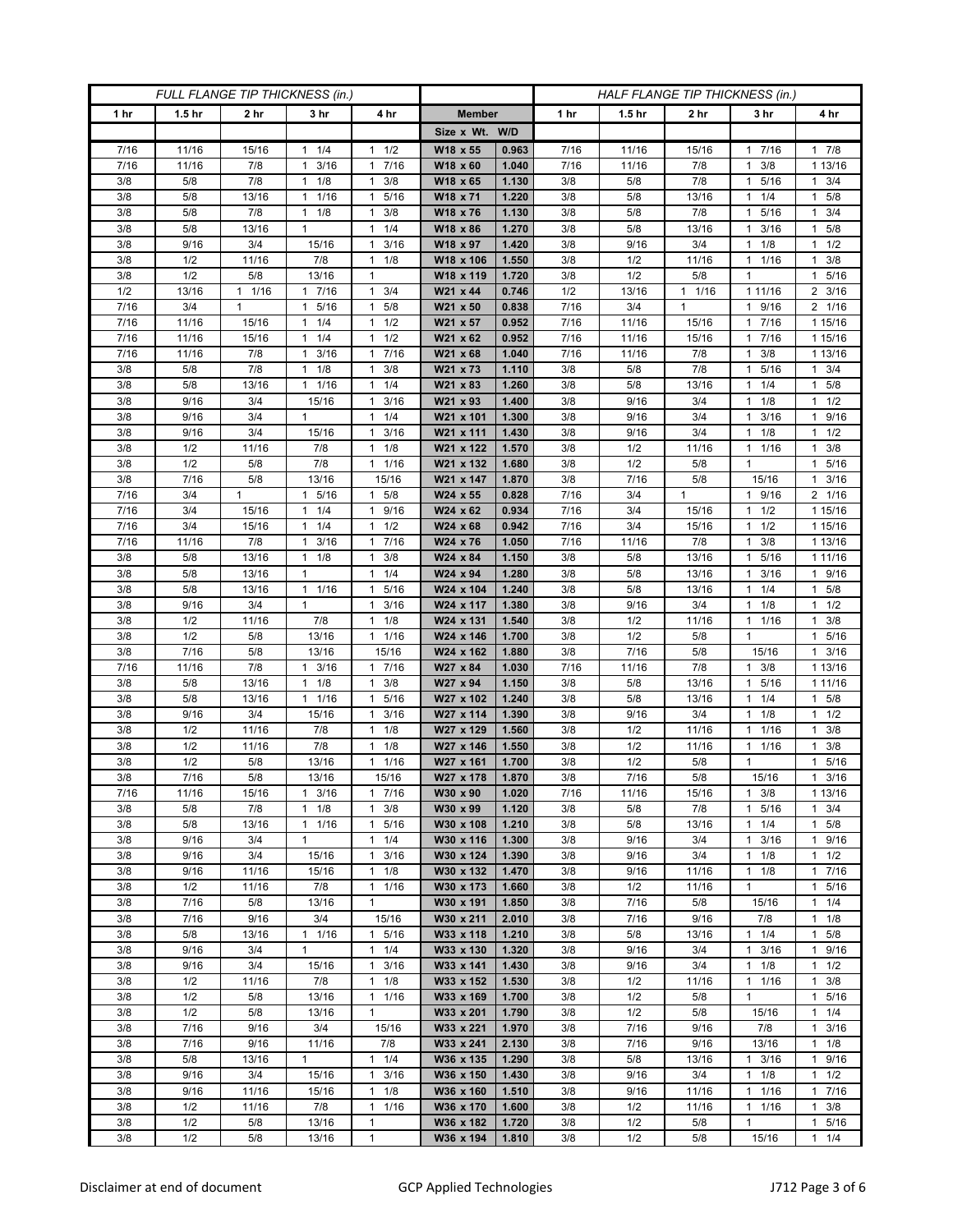| FULL FLANGE TIP THICKNESS (in.) |                                 |                                 |                                   |                                  |                       | HALF FLANGE TIP THICKNESS (in.) |                |                                            |                                            |                          |                        |  |
|---------------------------------|---------------------------------|---------------------------------|-----------------------------------|----------------------------------|-----------------------|---------------------------------|----------------|--------------------------------------------|--------------------------------------------|--------------------------|------------------------|--|
| 1 hr                            | 1.5 <sub>hr</sub>               | 2 <sub>hr</sub>                 | 3 <sub>hr</sub>                   | 4 hr                             | <b>Member</b>         |                                 | 1 hr           | 1.5 <sub>hr</sub>                          | 2 <sub>hr</sub>                            | 3 hr                     | 4 hr                   |  |
|                                 |                                 |                                 |                                   |                                  | Size x Wt. W/D        |                                 |                |                                            |                                            |                          |                        |  |
| 3/8                             | 7/16                            | 9/16                            | 3/4                               | 15/16                            | W36 x 210             | 1.960                           | 3/8            | 7/16                                       | 9/16                                       | 7/8                      | 3/16<br>$\mathbf{1}$   |  |
| 3/8                             | 7/16                            | 9/16                            | 3/4                               | 15/16                            | W36 x 230             | 1.950                           | 3/8            | 7/16                                       | 9/16                                       | 7/8                      | 3/16<br>$\mathbf{1}$   |  |
| 3/8                             | 7/16                            | 9/16                            | 3/4                               | 7/8                              | W36 x 245             | 2.080                           | 3/8            | 7/16                                       | 9/16                                       | 7/8                      | $1 \t1/8$              |  |
| 3/8                             | 3/8                             | 1/2                             | 11/16                             | 13/16                            | W36 x 256             | 2.370                           | 3/8            | 3/8                                        | 1/2                                        | 3/4                      | 1                      |  |
| 3/8                             | 7/16                            | 9/16                            | 11/16                             | 7/8                              | W36 x 260             | 2.180                           | 3/8            | 7/16                                       | 9/16                                       | 13/16                    | 11/16                  |  |
| 3/8                             | 3/8                             | 1/2                             | 11/16                             | 13/16                            | W36 x 280             | 2.350                           | 3/8            | 3/8                                        | 1/2                                        | 13/16                    | $\mathbf{1}$           |  |
| 3/8                             | 3/8                             | 1/2                             | 5/8                               | 3/4                              | W36 x 300             | 2.500                           | 3/8            | 3/8                                        | 1/2                                        | 3/4                      | 1                      |  |
| 11/16<br>11/16                  | 1/8<br>$\mathbf{1}$<br>1/8<br>1 | 1/2<br>1<br>1/2<br>1            | 1 15/16<br>1 15/16                | 2 7/16<br>$\overline{2}$<br>3/8  | Other<br>Other        | 0.370<br>0.380                  | 11/16<br>11/16 | 1/8<br>$\mathbf{1}$<br>$\mathbf{1}$<br>1/8 | 1/2<br>$\mathbf{1}$<br>1/2<br>$\mathbf{1}$ | 2 5/16<br>2 5/16         | $3 \t1/16$<br>3        |  |
| 11/16                           | 1/8<br>$\mathbf{1}$             | 7/16<br>$\mathbf{1}$            | 1 15/16                           | $2 \frac{3}{8}$                  | Other                 | 0.390                           | 11/16          | 1/8<br>1                                   | 7/16<br>$\mathbf{1}$                       | $2 \t1/4$                | 3                      |  |
| 5/8                             | 1/8<br>$\mathbf{1}$             | 7/16<br>$\mathbf{1}$            | $1 \t7/8$                         | 5/16<br>2                        | Other                 | 0.400                           | 5/8            | $1 \t1/8$                                  | 7/16<br>$\mathbf{1}$                       | 1/4<br>2                 | 2 15/16                |  |
| 5/8                             | 1/16<br>1                       | 7/16<br>$\mathbf{1}$            | 7/8<br>$\mathbf{1}$               | 5/16<br>2                        | Other                 | 0.410                           | 5/8            | $1 \t1/16$                                 | 7/16<br>$\mathbf{1}$                       | $2 \t1/4$                | 2 15/16                |  |
| 5/8                             | 1/16<br>1                       | 7/16<br>$\mathbf{1}$            | 17/8                              | 5/16<br>2                        | Other                 | 0.420                           | 5/8            | 1/16<br>1                                  | 7/16<br>1                                  | $2 \frac{3}{16}$         | 2 7/8                  |  |
| 5/8                             | 1/16<br>$\mathbf{1}$            | 17/16                           | 1 13/16                           | 1/4<br>2                         | Other                 | 0.430                           | 5/8            | 11/16                                      | 7/16<br>1                                  | $2 \frac{3}{16}$         | $2 \t 7/8$             |  |
| 5/8                             | 1/16<br>1                       | 3/8<br>1                        | 1 13/16                           | 1/4<br>2                         | Other                 | 0.440                           | 5/8            | 1/16<br>$\mathbf{1}$                       | 3/8<br>$\mathbf 1$                         | 2 3/16                   | $2 \t 7/8$             |  |
| 5/8                             | 1/16<br>$\mathbf{1}$            | 3/8<br>$\mathbf{1}$             | 1 13/16                           | $\overline{2}$<br>1/4            | Other                 | 0.450                           | 5/8            | 1/16<br>$\mathbf{1}$                       | 3/8<br>$\mathbf{1}$                        | $\overline{2}$<br>1/8    | 2 13/16                |  |
| 5/8                             | 1/16<br>$\mathbf{1}$            | 3/8<br>$\mathbf{1}$             | 1 13/16                           | 3/16<br>2                        | Other                 | 0.460                           | 5/8            | 1/16<br>$\mathbf{1}$                       | 3/8<br>$\mathbf{1}$                        | 1/8<br>2                 | 2 13/16                |  |
| 5/8                             | $\mathbf{1}$                    | $\mathbf{1}$<br>3/8             | $1 \t3/4$                         | $2 \frac{3}{16}$                 | Other                 | 0.470                           | 5/8            | $\mathbf{1}$                               | 3/8<br>$\mathbf{1}$                        | $2 \t1/8$                | $2 \frac{3}{4}$        |  |
| 5/8                             | 1                               | $1 \t3/8$                       | 3/4<br>1                          | 3/16<br>2                        | Other                 | 0.480                           | 5/8            | 1                                          | 3/8<br>$\mathbf{1}$                        | 2 1/16                   | $2 \frac{3}{4}$        |  |
| 5/8                             | $\mathbf{1}$                    | 5/16<br>1                       | 3/4<br>1                          | 1/8<br>2                         | Other                 | 0.490                           | 5/8            | $\mathbf{1}$                               | 5/16<br>$\mathbf{1}$                       | 1/16<br>2                | 2 11/16                |  |
| 5/8                             | $\mathbf{1}$                    | 1 5/16                          | $1 \t3/4$                         | $2 \t1/8$                        | Other                 | 0.500                           | 5/8            | $\mathbf{1}$                               | 5/16<br>$\mathbf{1}$                       | 2 1/16                   | 2 11/16                |  |
| 9/16                            | 1                               | 1 5/16                          | 1 11/16                           | $2 \t1/8$                        | Other                 | 0.510                           | 9/16           | 1                                          | 5/16<br>$\mathbf{1}$                       | 2                        | 2 11/16                |  |
| 9/16                            | 1                               | 5/16<br>1                       | 1 11/16                           | 2<br>1/16                        | Other                 | 0.520                           | 9/16           | $\mathbf{1}$                               | 5/16<br>$\mathbf{1}$                       | $\overline{2}$           | 2 5/8                  |  |
| 9/16                            | $\mathbf{1}$                    | 5/16<br>$\mathbf{1}$            | 1 11/16                           | 1/16<br>$\overline{2}$           | Other                 | 0.530                           | 9/16           | $\mathbf{1}$                               | 5/16<br>$\mathbf{1}$                       | $\overline{2}$           | 2 5/8                  |  |
| 9/16                            | 15/16                           | $1 \t1/4$                       | 1 11/16<br>1                      | 2<br>1/16                        | Other                 | 0.540                           | 9/16           | 15/16                                      | 1/4<br>$\mathbf{1}$                        | 2                        | 2 5/8                  |  |
| 9/16<br>9/16                    | 15/16<br>15/16                  | 1/4<br>1<br>1/4<br>$\mathbf{1}$ | 5/8<br>5/8<br>$\mathbf{1}$        | 1/16<br>2<br>$\overline{2}$      | Other<br><b>Other</b> | 0.550<br>0.560                  | 9/16<br>9/16   | 15/16<br>15/16                             | 1/4<br>$\mathbf{1}$<br>1/4<br>$\mathbf{1}$ | 1 15/16<br>1 15/16       | 2 9/16<br>2 9/16       |  |
| 9/16                            | 15/16                           | $1 \t1/4$                       | $\mathbf{1}$<br>5/8               | $\overline{\mathbf{c}}$          | Other                 | 0.570                           | 9/16           | 15/16                                      | 1/4<br>$\mathbf{1}$                        | 1 15/16                  | 2 9/16                 |  |
| 9/16                            | 15/16                           | 1/4<br>$\mathbf{1}$             | 5/8<br>1                          | $\overline{2}$                   | Other                 | 0.580                           | 9/16           | 15/16                                      | 1/4<br>$\mathbf{1}$                        | 1 15/16                  | $2 \frac{1}{2}$        |  |
| 9/16                            | 15/16                           | 1/4<br>1                        | 5/8<br>1                          | $\overline{2}$                   | Other                 | 0.590                           | 9/16           | 15/16                                      | 1/4<br>$\mathbf{1}$                        | 7/8<br>$\mathbf{1}$      | $2 \frac{1}{2}$        |  |
| 9/16                            | 15/16                           | 3/16<br>$\mathbf{1}$            | 9/16<br>$\mathbf{1}$              | 1 15/16                          | Other                 | 0.600                           | 9/16           | 15/16                                      | 3/16<br>$\mathbf{1}$                       | 17/8                     | $2 \frac{1}{2}$        |  |
| 9/16                            | 15/16                           | 3/16<br>$\mathbf{1}$            | 9/16<br>1                         | 1 15/16                          | Other                 | 0.610                           | 9/16           | 15/16                                      | 3/16<br>$\mathbf{1}$                       | 7/8<br>1                 | 2 7/16                 |  |
| 9/16                            | 7/8                             | 3/16<br>$\mathbf{1}$            | 9/16<br>$\mathbf{1}$              | 1 15/16                          | Other                 | 0.620                           | 9/16           | 7/8                                        | 3/16<br>$\mathbf{1}$                       | 7/8<br>$\mathbf{1}$      | 2 7/16                 |  |
| 9/16                            | 7/8                             | 3/16<br>1                       | $\mathbf{1}$<br>9/16              | 7/8<br>$\mathbf{1}$              | Other                 | 0.630                           | 9/16           | 7/8                                        | 3/16<br>$\mathbf{1}$                       | 1 13/16                  | 2 7/16                 |  |
| 9/16                            | 7/8                             | 3/16<br>$\mathbf{1}$            | 9/16<br>1                         | 7/8<br>1                         | Other                 | 0.640                           | 9/16           | 7/8                                        | 3/16<br>$\mathbf{1}$                       | 1 13/16                  | $2 \frac{3}{8}$        |  |
| 1/2                             | 7/8                             | 3/16<br>$\mathbf{1}$            | 1/2<br>1                          | 7/8<br>1                         | Other                 | 0.650                           | 1/2            | 7/8                                        | 3/16<br>$\mathbf{1}$                       | 1 13/16                  | $2 \frac{3}{8}$        |  |
| 1/2                             | 7/8                             | 3/16<br>1                       | 1/2<br>$\mathbf{1}$               | 7/8<br>1                         | Other                 | 0.660                           | 1/2            | 7/8                                        | 3/16<br>$\mathbf{1}$                       | 1 13/16                  | $2 \frac{3}{8}$        |  |
| 1/2                             | 7/8                             | 1/8<br>1                        | 1/2<br>1                          | 7/8<br>$\mathbf{1}$              | Other                 | 0.670                           | 1/2            | 7/8                                        | 1/8<br>$\mathbf{1}$                        | 3/4<br>1                 | 2 5/16                 |  |
| 1/2                             | 7/8                             | 1/8<br>$\mathbf{1}$             | 1/2<br>$\mathbf{1}$               | 1 13/16                          | Other                 | 0.680                           | 1/2            | 7/8                                        | 1/8<br>$\mathbf{1}$                        | 3/4<br>1                 | 2 5/16                 |  |
| 1/2                             | 7/8                             | 1/8<br>1                        | 1/2<br>1                          | 1 13/16                          | Other                 | 0.690                           | 1/2            | 7/8                                        | 1/8<br>$\mathbf{1}$                        | 3/4                      | 2 5/16                 |  |
| 1/2                             | 7/8                             | 1/8<br>$\mathbf{1}$             | 7/16<br>$\mathbf{1}$              | 1 13/16                          | Other                 | 0.700                           | 1/2            | 7/8                                        | 1/8<br>$\mathbf{1}$                        | 3/4<br>$\mathbf{1}$      | 2 5/16                 |  |
| 1/2<br>1/2                      | 13/16<br>13/16                  | $1 \t1/8$<br>$1 \t1/8$          | 17/16<br>17/16                    | 1 13/16<br>3/4<br>$\mathbf{1}$   | Other<br>Other        | 0.710<br>0.720                  | 1/2<br>1/2     | 13/16<br>13/16                             | 1/8<br>$\mathbf{1}$<br>1/8<br>$\mathbf{1}$ | $1 \t3/4$<br>1 1 1 / 1 6 | $2 \t1/4$<br>$2 \t1/4$ |  |
| 1/2                             | 13/16                           | $1 \t1/8$                       | 17/16                             | 3/4<br>$\mathbf{1}$              | Other                 | 0.730                           | 1/2            | 13/16                                      | 1/8<br>$\mathbf{1}$                        | 1 11/16                  | $2 \t1/4$              |  |
| 1/2                             | 13/16                           | 1/16<br>$\mathbf{1}$            | 7/16<br>$\mathbf{1}$              | 3/4<br>1                         | Other                 | 0.740                           | 1/2            | 13/16                                      | 1/16<br>$\mathbf{1}$                       | 1 1 1 / 1 6              | $2 \frac{3}{16}$       |  |
| 1/2                             | 13/16                           | 1/16<br>$\mathbf{1}$            | 17/16                             | $\mathbf{1}$<br>3/4              | Other                 | 0.750                           | 1/2            | 13/16                                      | $\mathbf{1}$<br>1/16                       | 1 11/16                  | $2 \frac{3}{16}$       |  |
| 1/2                             | 13/16                           | $1 \t1/16$                      | $1 \t3/8$                         | 3/4<br>$\mathbf{1}$              | Other                 | 0.760                           | 1/2            | 13/16                                      | 1/16<br>1                                  | 1 11/16                  | $2 \frac{3}{16}$       |  |
| 1/2                             | 13/16                           | 1/16<br>$\mathbf{1}$            | 3/8<br>1                          | 1 11/16                          | Other                 | 0.770                           | 1/2            | 13/16                                      | 1/16<br>$\mathbf{1}$                       | 5/8<br>1                 | $2 \frac{3}{16}$       |  |
| 1/2                             | 13/16                           | 11/16                           | $1 \t3/8$                         | 1 11/16                          | Other                 | 0.780                           | 1/2            | 13/16                                      | 1/16<br>$\mathbf{1}$                       | 5/8<br>$\mathbf{1}$      | $2 \t1/8$              |  |
| 1/2                             | 13/16                           | $1 \t1/16$                      | $1 \t3/8$                         | 1 11/16                          | Other                 | 0.790                           | 1/2            | 13/16                                      | 1/16<br>$\mathbf{1}$                       | $1 \t5/8$                | $2 \t1/8$              |  |
| 1/2                             | 13/16                           | $1 \t1/16$                      | 3/8<br>$\mathbf{1}$               | 1 11/16                          | Other                 | 0.800                           | 1/2            | 13/16                                      | 1/16<br>$\mathbf{1}$                       | 5/8<br>1                 | $2 \t1/8$              |  |
| 1/2                             | 13/16                           | 1/16<br>$\mathbf{1}$            | $1 \t3/8$                         | 1 11/16                          | Other                 | 0.810                           | 1/2            | 13/16                                      | 1/16<br>$\mathbf{1}$                       | 5/8<br>$\mathbf{1}$      | $2 \t1/8$              |  |
| 7/16                            | 3/4                             | 1                               | 1 5/16                            | 5/8<br>$\mathbf{1}$              | Other                 | 0.820                           | 7/16           | 3/4                                        | $\mathbf{1}$                               | 9/16<br>$\mathbf{1}$     | 2 1/16                 |  |
| 7/16                            | 3/4                             | 1                               | 5/16<br>1                         | 5/8<br>1                         | Other                 | 0.830                           | 7/16           | 3/4                                        | $\mathbf{1}$                               | 9/16<br>1                | 2 1/16                 |  |
| 7/16                            | 3/4                             | $\mathbf{1}$                    | 1<br>5/16                         | $\mathbf{1}$<br>5/8              | Other                 | 0.840                           | 7/16           | 3/4                                        | $\mathbf{1}$                               | 9/16<br>1                | 2 1/16                 |  |
| 7/16                            | 3/4                             | $\mathbf{1}$                    | $\mathbf{1}$<br>5/16              | 5/8<br>$\mathbf{1}$              | <b>Other</b>          | 0.850                           | 7/16           | 3/4                                        | $\mathbf{1}$                               | 1 9/16                   | 2 1/16                 |  |
| 7/16                            | 3/4                             | 1<br>$\mathbf{1}$               | 5/16<br>1                         | 5/8<br>1                         | Other                 | 0.860<br>0.870                  | 7/16           | 3/4                                        | $\mathbf{1}$<br>$\mathbf{1}$               | 9/16<br>$\mathbf{1}$     | 2 1/16                 |  |
| 7/16<br>7/16                    | 3/4<br>3/4                      | $\mathbf{1}$                    | 5/16<br>1<br>$\mathbf{1}$<br>5/16 | 5/8<br>1<br>9/16<br>$\mathbf{1}$ | Other<br>Other        | 0.880                           | 7/16<br>7/16   | 3/4<br>3/4                                 | $\mathbf{1}$                               | 9/16<br>1<br>$1 \t1/2$   | 2<br>$\overline{2}$    |  |
| 7/16                            | 3/4                             | 1                               | $1 \t1/4$                         | 9/16<br>1                        | Other                 | 0.890                           | 7/16           | 3/4                                        | $\mathbf{1}$                               | 1/2<br>$\mathbf{1}$      | $\overline{2}$         |  |
| 7/16                            | 3/4                             | $\mathbf{1}$                    | 1/4<br>$\mathbf{1}$               | 9/16<br>$\mathbf{1}$             | Other                 | 0.900                           | 7/16           | 3/4                                        | $\mathbf{1}$                               | 1/2<br>$\mathbf{1}$      | $\overline{c}$         |  |
| 7/16                            | 3/4                             | $\mathbf{1}$                    | $\mathbf{1}$<br>1/4               | 9/16<br>$\mathbf{1}$             | Other                 | 0.910                           | 7/16           | 3/4                                        | $\mathbf{1}$                               | 1/2<br>1                 | $\overline{2}$         |  |
| 7/16                            | 3/4                             | 15/16                           | $1 \t1/4$                         | 9/16<br>1                        | Other                 | 0.920                           | 7/16           | 3/4                                        | 15/16                                      | 1/2<br>1                 | 1 15/16                |  |
| 7/16                            | 3/4                             | 15/16                           | $1 \t1/4$                         | 9/16<br>$\mathbf{1}$             | Other                 | 0.930                           | 7/16           | 3/4                                        | 15/16                                      | 1/2<br>$\mathbf{1}$      | 1 15/16                |  |
|                                 |                                 |                                 |                                   |                                  |                       |                                 |                |                                            |                                            |                          |                        |  |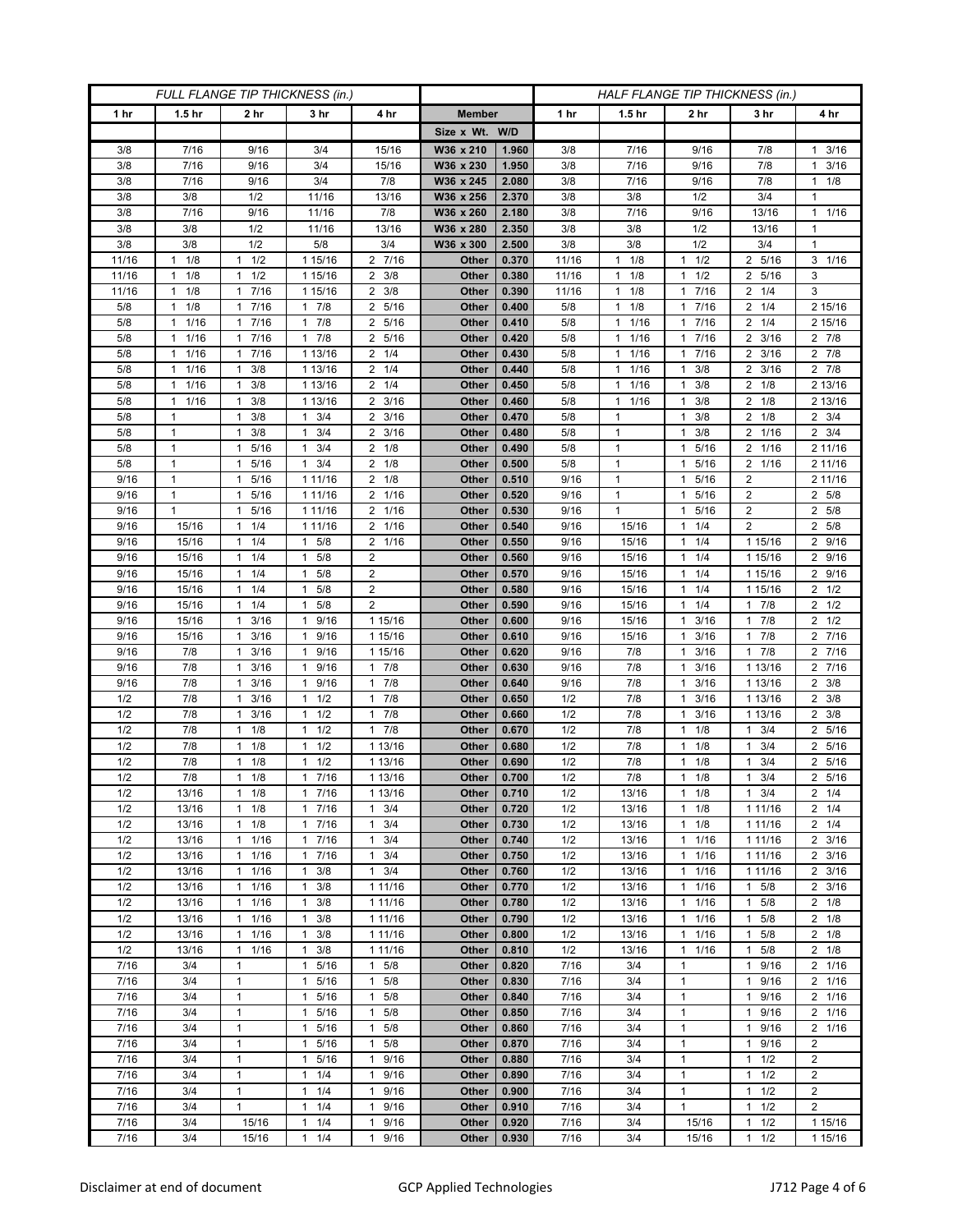| FULL FLANGE TIP THICKNESS (in.) |                   |                |                        |                                                | HALF FLANGE TIP THICKNESS (in.) |                |              |                   |                |                        |                            |
|---------------------------------|-------------------|----------------|------------------------|------------------------------------------------|---------------------------------|----------------|--------------|-------------------|----------------|------------------------|----------------------------|
| 1 hr                            | 1.5 <sub>hr</sub> | 2 hr           | 3 <sub>hr</sub>        | 4 hr                                           | <b>Member</b>                   |                | 1 hr         | 1.5 <sub>hr</sub> | 2 hr           | 3 hr                   | 4 hr                       |
|                                 |                   |                |                        |                                                | Size x Wt. W/D                  |                |              |                   |                |                        |                            |
| 7/16                            | 3/4               | 15/16          | 1/4<br>1               | 1/2<br>1                                       | Other                           | 0.940          | 7/16         | 3/4               | 15/16          | 1/2<br>1               | 1 15/16                    |
| 7/16                            | 11/16             | 15/16          | 1/4<br>$\mathbf{1}$    | 1/2<br>$\mathbf{1}$                            | Other                           | 0.950          | 7/16         | 11/16             | 15/16          | 7/16<br>1              | 1 15/16                    |
| 7/16                            | 11/16             | 15/16          | $1 \t1/4$              | 1/2<br>$\mathbf{1}$                            | Other                           | 0.960          | 7/16         | 11/16             | 15/16          | 1 7/16                 | 1 15/16                    |
| 7/16                            | 11/16             | 15/16          | 3/16<br>1              | 1/2<br>$\mathbf{1}$                            | Other                           | 0.970          | 7/16         | 11/16             | 15/16          | 7/16<br>1              | 17/8                       |
| 7/16                            | 11/16             | 15/16          | 3/16<br>1              | 1/2<br>$\mathbf{1}$                            | Other                           | 0.980          | 7/16         | 11/16             | 15/16          | 7/16<br>1              | 17/8                       |
| 7/16                            | 11/16             | 15/16          | 3/16<br>$\mathbf{1}$   | 1/2<br>$\mathbf{1}$                            | Other                           | 0.990          | 7/16         | 11/16             | 15/16          | 1 7/16                 | 17/8                       |
| 7/16                            | 11/16             | 15/16          | 3/16<br>1              | 1/2<br>$\mathbf{1}$                            | Other                           | 1.000          | 7/16         | 11/16             | 15/16          | 7/16<br>1              | $1 \t7/8$                  |
| 7/16                            | 11/16             | 15/16          | 3/16<br>1              | 7/16<br>$\mathbf{1}$                           | Other                           | 1.010          | 7/16         | 11/16             | 15/16          | 7/16<br>1              | $1 \t7/8$                  |
| 7/16                            | 11/16             | 15/16          | 3/16<br>1              | 7/16<br>$\mathbf{1}$                           | Other                           | 1.020          | 7/16         | 11/16             | 15/16          | 3/8                    | 1 13/16                    |
| 7/16                            | 11/16             | 7/8            | 3/16<br>1              | 7/16<br>$\mathbf{1}$                           | Other                           | 1.030          | 7/16         | 11/16             | 7/8            | 3/8<br>1               | 1 13/16                    |
| 7/16<br>7/16                    | 11/16<br>11/16    | 7/8<br>7/8     | 3/16<br>1<br>3/16<br>1 | 7/16<br>$\mathbf{1}$<br>7/16<br>$\mathbf{1}$   | Other<br>Other                  | 1.040<br>1.050 | 7/16<br>7/16 | 11/16<br>11/16    | 7/8<br>7/8     | 3/8<br>1<br>3/8        | 1 13/16<br>1 13/16         |
| 3/8                             | 11/16             | 7/8            | 1/8<br>1               | 7/16<br>$\mathbf{1}$                           | Other                           | 1.060          | 3/8          | 11/16             | 7/8            | 3/8<br>1               | 1 13/16                    |
| 3/8                             | 11/16             | 7/8            | 1/8<br>$\mathbf{1}$    | 7/16<br>$\mathbf{1}$                           | Other                           | 1.070          | 3/8          | 11/16             | 7/8            | 3/8<br>1               | 1 13/16                    |
| 3/8                             | 11/16             | 7/8            | 1/8<br>1               | 3/8<br>1                                       | Other                           | 1.080          | 3/8          | 11/16             | 7/8            | 3/8                    | $1 \t3/4$                  |
| 3/8                             | 11/16             | 7/8            | 1/8<br>1               | 3/8<br>$\mathbf{1}$                            | Other                           | 1.090          | 3/8          | 11/16             | 7/8            | 5/16<br>1              | $1 \t3/4$                  |
| 3/8                             | 11/16             | 7/8            | 1/8<br>$\mathbf{1}$    | 3/8<br>$\mathbf{1}$                            | Other                           | 1.100          | 3/8          | 11/16             | 7/8            | 5/16<br>1              | $1 \t3/4$                  |
| 3/8                             | 5/8               | 7/8            | 1/8<br>$\mathbf{1}$    | 3/8<br>$\mathbf{1}$                            | Other                           | 1.110          | 3/8          | 5/8               | 7/8            | 5/16<br>1              | $1 \t3/4$                  |
| 3/8                             | 5/8               | 7/8            | 1/8<br>1               | 3/8<br>1                                       | Other                           | 1.120          | 3/8          | 5/8               | 7/8            | 5/16<br>1              | $1 \t3/4$                  |
| 3/8                             | 5/8               | 7/8            | 1/8<br>1               | 3/8<br>1                                       | Other                           | 1.130          | 3/8          | 5/8               | 7/8            | 5/16<br>1              | $1 \t3/4$                  |
| 3/8                             | 5/8               | 7/8            | 1/8<br>$\mathbf{1}$    | 3/8<br>$\mathbf{1}$                            | Other                           | 1.140          | 3/8          | 5/8               | 7/8            | 5/16<br>1              | 1 11/16                    |
| 3/8                             | 5/8               | 13/16          | $1 \t1/8$              | 3/8<br>1                                       | Other                           | 1.150          | 3/8          | 5/8               | 13/16          | 5/16<br>1              | 1 11/16                    |
| 3/8                             | 5/8               | 13/16          | 1/16<br>1              | 5/16<br>1                                      | Other                           | 1.160          | 3/8          | 5/8               | 13/16          | 5/16                   | 1 11/16                    |
| 3/8                             | 5/8               | 13/16          | 1/16<br>$\mathbf{1}$   | $5/16$<br>$\mathbf{1}$                         | Other                           | 1.170          | 3/8          | 5/8               | 13/16          | 5/16<br>1              | 1 11/16                    |
| 3/8                             | 5/8               | 13/16          | $1 \t1/16$             | 5/16<br>1                                      | Other                           | 1.180          | 3/8          | 5/8               | 13/16          | $1 \t1/4$              | 1 11/16                    |
| 3/8                             | 5/8               | 13/16          | 1/16<br>1              | 5/16<br>1                                      | Other                           | 1.190          | 3/8          | 5/8               | 13/16          | 1/4<br>1               | 1 11/16                    |
| 3/8                             | 5/8               | 13/16          | 1/16<br>$\mathbf{1}$   | 5/16<br>$\mathbf{1}$                           | Other                           | 1.200          | 3/8          | 5/8               | 13/16          | 1/4<br>1               | 1 11/16                    |
| 3/8                             | 5/8               | 13/16          | 11/16                  | 5/16<br>1                                      | Other                           | 1.210          | 3/8          | 5/8               | 13/16          | 1/4<br>1               | 1 5/8                      |
| 3/8<br>3/8                      | 5/8<br>5/8        | 13/16<br>13/16 | 1/16<br>1<br>1/16<br>1 | 5/16<br>1<br>5/16<br>1                         | Other<br>Other                  | 1.220<br>1.230 | 3/8<br>3/8   | 5/8<br>5/8        | 13/16<br>13/16 | 1/4<br>1<br>1/4<br>1   | 1 5/8<br>1 5/8             |
| 3/8                             | 5/8               | 13/16          | 11/16                  | 5/16<br>1                                      | Other                           | 1.240          | 3/8          | 5/8               | 13/16          | 1/4<br>1               | 1 5/8                      |
| 3/8                             | 5/8               | 13/16          | 1/16<br>1              | 1/4<br>1                                       | Other                           | 1.250          | 3/8          | 5/8               | 13/16          | 1/4<br>1               | $1 \t5/8$                  |
| 3/8                             | 5/8               | 13/16          | 1/16<br>1              | 1/4<br>1                                       | Other                           | 1.260          | 3/8          | 5/8               | 13/16          | 1/4<br>1               | 1 5/8                      |
| 3/8                             | 5/8               | 13/16          | $\mathbf{1}$           | 1/4<br>1                                       | Other                           | 1.270          | 3/8          | 5/8               | 13/16          | 3/16                   | 5/8<br>$\mathbf{1}$        |
| 3/8                             | 5/8               | 13/16          | $\mathbf{1}$           | 1/4<br>$\mathbf{1}$                            | Other                           | 1.280          | 3/8          | 5/8               | 13/16          | 3/16<br>1              | 1 9/16                     |
| 3/8                             | 5/8               | 13/16          | $\mathbf{1}$           | 1/4<br>1                                       | Other                           | 1.290          | 3/8          | 5/8               | 13/16          | 3/16<br>1              | 1 9/16                     |
| 3/8                             | 9/16              | 3/4            | 1                      | 1/4<br>$\mathbf{1}$                            | Other                           | 1.300          | 3/8          | 9/16              | 3/4            | 3/16                   | 9/16<br>$\mathbf{1}$       |
| 3/8                             | 9/16              | 3/4            | $\mathbf{1}$           | 1/4<br>$\mathbf{1}$                            | Other                           | 1.310          | 3/8          | 9/16              | 3/4            | 3/16<br>1              | 9/16<br>1                  |
| 3/8                             | 9/16              | 3/4            | $\mathbf{1}$           | 1/4<br>$\mathbf{1}$                            | Other                           | 1.320          | 3/8          | 9/16              | 3/4            | 3/16<br>1              | 1 9/16                     |
| 3/8                             | 9/16              | 3/4            | 1                      | 1/4<br>1                                       | Other                           | 1.330          | 3/8          | 9/16              | 3/4            | 3/16                   | 9/16<br>$\mathbf{1}$       |
| 3/8                             | 9/16              | 3/4            | $\mathbf{1}$           | 1/4<br>$\mathbf{1}$                            | Other                           | 1.340          | 3/8          | 9/16              | 3/4            | 3/16<br>$\mathbf{1}$   | 9/16<br>$\mathbf{1}$       |
| 3/8                             | 9/16              | 3/4            | 1                      | $\mathbf{1}$<br>3/16                           | Other                           | 1.350          | 3/8          | 9/16              | 3/4            | 3/16<br>$\mathbf{1}$   | 1 9/16                     |
| 3/8                             | 9/16              | 3/4            | 1                      | $\mathbf{1}$<br>3/16                           | Other                           | 1.360          | 3/8          | 9/16              | 3/4            | 3/16<br>1              | $1 \t1/2$                  |
| 3/8                             | 9/16              | 3/4            | 1<br>$\mathbf{1}$      | 3/16<br>$\mathbf{1}$                           | Other                           | 1.370          | 3/8          | 9/16              | 3/4            | 3/16<br>1<br>1         | $1 \t1/2$<br>$1 \t1/2$     |
| 3/8<br>3/8                      | 9/16<br>9/16      | 3/4<br>3/4     | 15/16                  | 3/16<br>$\mathbf{1}$<br>$3/16$<br>$\mathbf{1}$ | Other<br>Other                  | 1.380<br>1.390 | 3/8<br>3/8   | 9/16<br>9/16      | 3/4<br>3/4     | 1/8<br>1/8<br>1        | $1 \t1/2$                  |
| 3/8                             | 9/16              | 3/4            | 15/16                  | 3/16<br>$\mathbf{1}$                           | Other                           | 1.400          | 3/8          | 9/16              | 3/4            | $1 \t1/8$              | $1 \t1/2$                  |
| 3/8                             | 9/16              | 3/4            | 15/16                  | 3/16<br>1                                      | Other                           | 1.410          | 3/8          | 9/16              | 3/4            | 1/8                    | $1 \t1/2$                  |
| 3/8                             | 9/16              | 3/4            | 15/16                  | 3/16<br>$\mathbf{1}$                           | Other                           | 1.420          | 3/8          | 9/16              | 3/4            | 1/8<br>1               | $1 \t1/2$                  |
| 3/8                             | 9/16              | 3/4            | 15/16                  | 3/16<br>$\mathbf{1}$                           | Other                           | 1.430          | 3/8          | 9/16              | 3/4            | $1 \t1/8$              | $1 \t1/2$                  |
| 3/8                             | 9/16              | 3/4            | 15/16                  | 3/16<br>$\mathbf{1}$                           | Other                           | 1.440          | 3/8          | 9/16              | 3/4            | 1/8<br>1               | 17/16                      |
| 3/8                             | 9/16              | 3/4            | 15/16                  | $\mathbf{1}$<br>1/8                            | Other                           | 1.450          | 3/8          | 9/16              | 3/4            | 1/8<br>$\mathbf{1}$    | 17/16                      |
| 3/8                             | 9/16              | 3/4            | 15/16                  | 1/8<br>$\mathbf{1}$                            | Other                           | 1.460          | 3/8          | 9/16              | 3/4            | 1/8<br>$\mathbf{1}$    | 17/16                      |
| 3/8                             | 9/16              | 11/16          | 15/16                  | 1/8<br>1                                       | Other                           | 1.470          | 3/8          | 9/16              | 11/16          | 1/8<br>1               | 17/16                      |
| 3/8                             | 9/16              | 11/16          | 15/16                  | $\mathbf{1}$<br>1/8                            | Other                           | 1.480          | 3/8          | 9/16              | 11/16          | 1/8<br>1               | 17/16                      |
| 3/8                             | 9/16              | 11/16          | 15/16                  | $\mathbf{1}$<br>1/8                            | Other                           | 1.490          | 3/8          | 9/16              | 11/16          | 1/16<br>$\mathbf{1}$   | 17/16                      |
| 3/8                             | 9/16              | 11/16          | 15/16                  | 1/8<br>$\mathbf{1}$                            | Other                           | 1.500          | 3/8          | 9/16              | 11/16          | 1/16<br>1              | 17/16                      |
| 3/8                             | 9/16              | 11/16          | 15/16                  | 1/8<br>$\mathbf{1}$                            | Other                           | 1.510          | 3/8          | 9/16              | 11/16          | 1/16<br>$\mathbf{1}$   | 17/16                      |
| 3/8                             | 9/16              | 11/16          | 15/16                  | $\mathbf{1}$<br>1/8                            | Other                           | 1.520          | 3/8          | 9/16              | 11/16          | 1/16<br>$\mathbf{1}$   | 17/16                      |
| 3/8                             | 1/2               | 11/16          | 7/8                    | 1/8<br>$\mathbf{1}$                            | Other                           | 1.530          | 3/8          | 1/2               | 11/16          | $1/16$<br>1            | $1 \t3/8$                  |
| 3/8                             | 1/2               | 11/16          | 7/8                    | 1/8<br>$\mathbf{1}$                            | Other                           | 1.540          | 3/8          | 1/2               | 11/16          | $1 \t1/16$<br>1        | $1 \t3/8$<br>$\mathbf{1}$  |
| 3/8<br>3/8                      | 1/2<br>1/2        | 11/16<br>11/16 | 7/8<br>7/8             | 1/8<br>1<br>1/8<br>$\mathbf{1}$                | Other<br>Other                  | 1.550<br>1.560 | 3/8<br>3/8   | 1/2<br>1/2        | 11/16<br>11/16 | $1/16$<br>$1/16$<br>1. | 3/8<br>3/8<br>$\mathbf{1}$ |
| 3/8                             | 1/2               | 11/16          | 7/8                    | $\mathbf{1}$                                   | Other                           | 1.570          |              | 1/2               |                | $\mathbf{1}$           | $1 \t3/8$                  |
|                                 |                   |                |                        | 1/8                                            |                                 |                | 3/8          |                   | 11/16          | 1/16                   |                            |